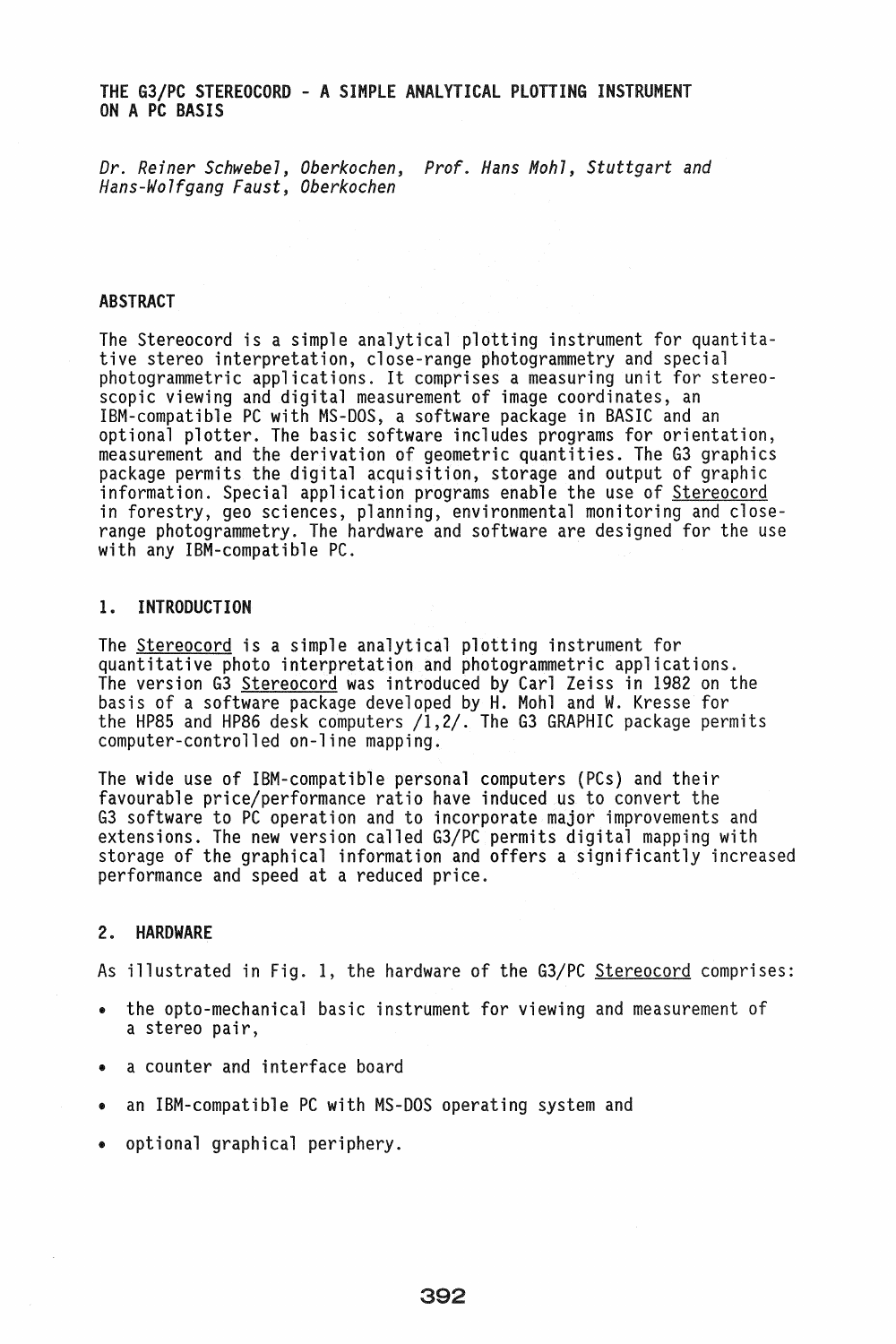The basic instrument with 4 components for measuring the photo coordinates x and y and the px and py parallaxes is connected to the new counter and interface board using a modified electric unit. This board is inserted into a free slot of the PC, a simple service procedure which basically can also be performed by the user.

The PC with the MS-DOS 3.2 operating system can either be operated with one or two floppy disk drives (5 1/4") or with a Winchester disk and floppy disk drive, and with a monochrome or colour display terminal. The following PCs can be used, for example:

> IBM - XT, IBM - AT IBM Personal System/2 Model 30 Commodore AT-40

each with a 20 MB Winchester disk and printer.

As an optional plotter, the HP 7550 from Hewlett Packard or any compatible plotter can be employed.

Earlier Stereocord versions (G2, G3) can be upgraded into the G3/PC version by hardware and software updates.

Connections to other computers for data transmission can be implemented on the basis of Kermit.

## 3. SOFTWARE

The software of the G3/PC is written in BASIC (version A 3.31 or GW BASIC 3.2) and, as shown in Fig. 2, comprises:

- the basic software and
- optional software packages for digital mapping, close-range photogrammetry and applications in the earth sciences.

#### 3.1 Basic software

The basic software includes programs for interior, relative and absolute orientation, for parameter orientation and for measuring points, distances, areas and volumes. A detailed description of the basic software is given in /1,2/. The control points used for absolute orientation can be digitized from existing maps using the new basic software.

A common feature of the G3 programs is the interactive operator guidance<br>via the menu. Menus, recommendations for the menu choice, explanations,<br>instructions, results and correction possibilities are displayed on the CRT terminal. This way the extensive capabilities of the Stereocord become easily accessible to users who are not familiar with photogrammetry. Examples for displays on the CRT terminal are given in Fig. 3.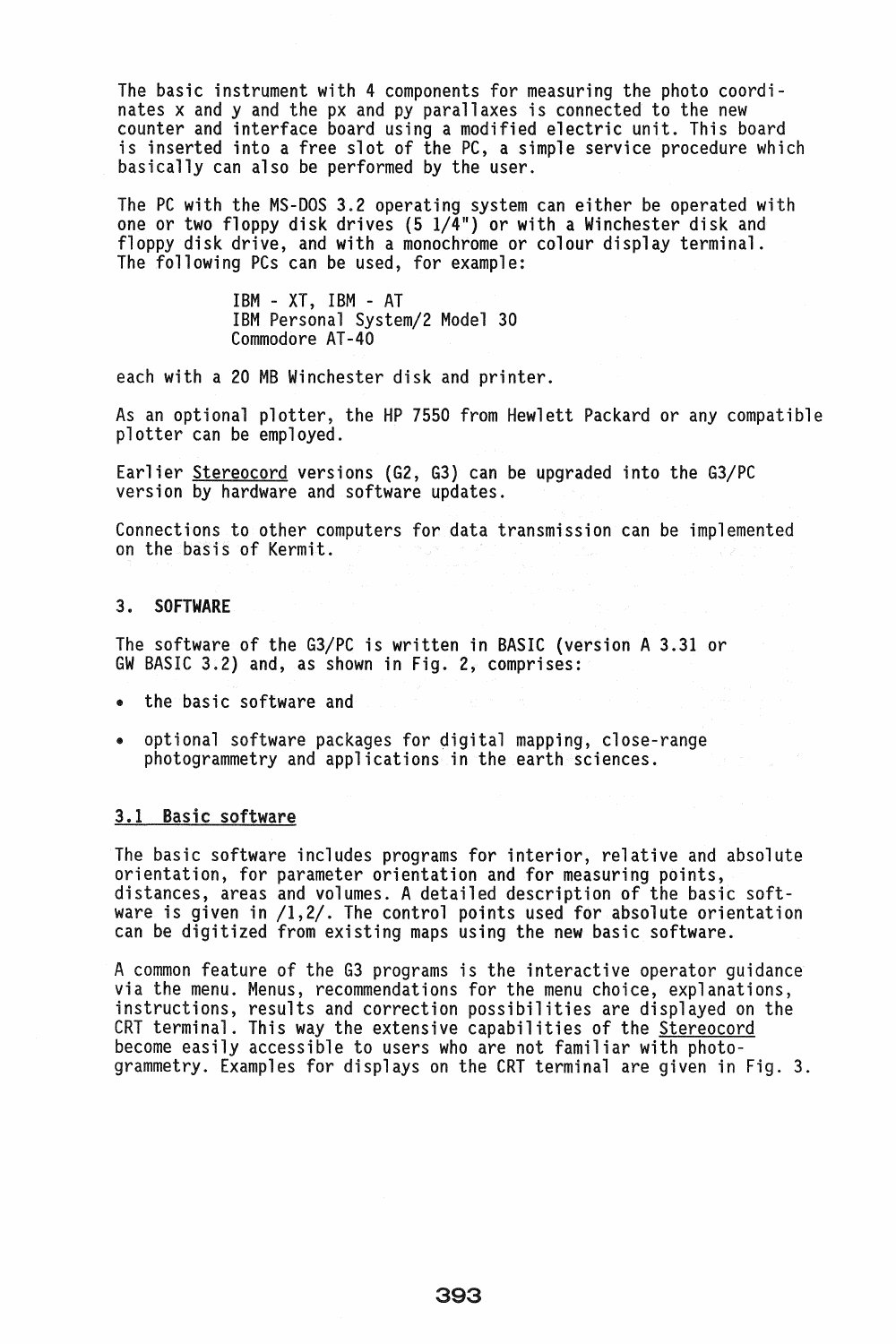#### 3.2 G3 GRAPHIC

The graphical representation of interpretation results in the form of<br>a map is of great value for a wide range of applications, particularly a map is of great value for a wide range of applications, particularly<br>in the earth sciences. So far, the G3 GRAPHIC program package has implemented computer-supported direct mapping with graphical output but without storage of the information. The new GRAPHIC package based on a PC enables the storage of the graphical information on the PC data media and the output in an identical or different form, as compared with data acquisition.

The scope and performance of G3 GRAPHIC are described in /2/, the software modules are shown in Fig. 4.

For the user's own programming, the standard program BOSS is available, permitting access of the user program to transformed ground coordinates, storage of the results in data files and calling of the program in the menu.

The graphic information is collected object by object with the programs LINE, AREA and TEXT and is written into a mapping file in records with identifiers and ground coordinates. Objects may include: points, point elevations, lines, areas and texts. The identifier (symbol number, comment) can be used for a kind of object coding, preparing the data for transmission to a system for further processing (e.g. Zeiss PHOCUS). In data acquisition, the current element and the last point measured of a current object can be deleted and reactivated. Due to the storage in records and the display of the consecutive record numbers, there is the possibility of subsequent numerical editing of the stored information. The new program OFF-LINE DRAWING enables mapping of a digitally stored map on a plotter at different scales, with different symbols and with a freely definable cut-out area. The map contents can be fitted by affine transformation into an existing map frame traced with MAP, and can then be plotted.

As a result, the G3 GRAPHIC package permits.

• the storage of graphical information in elements,

• on-line plotting during storage

• automatic off-line mapping of the stored data

This means that the valuable information is permanently available in the form of a digital map.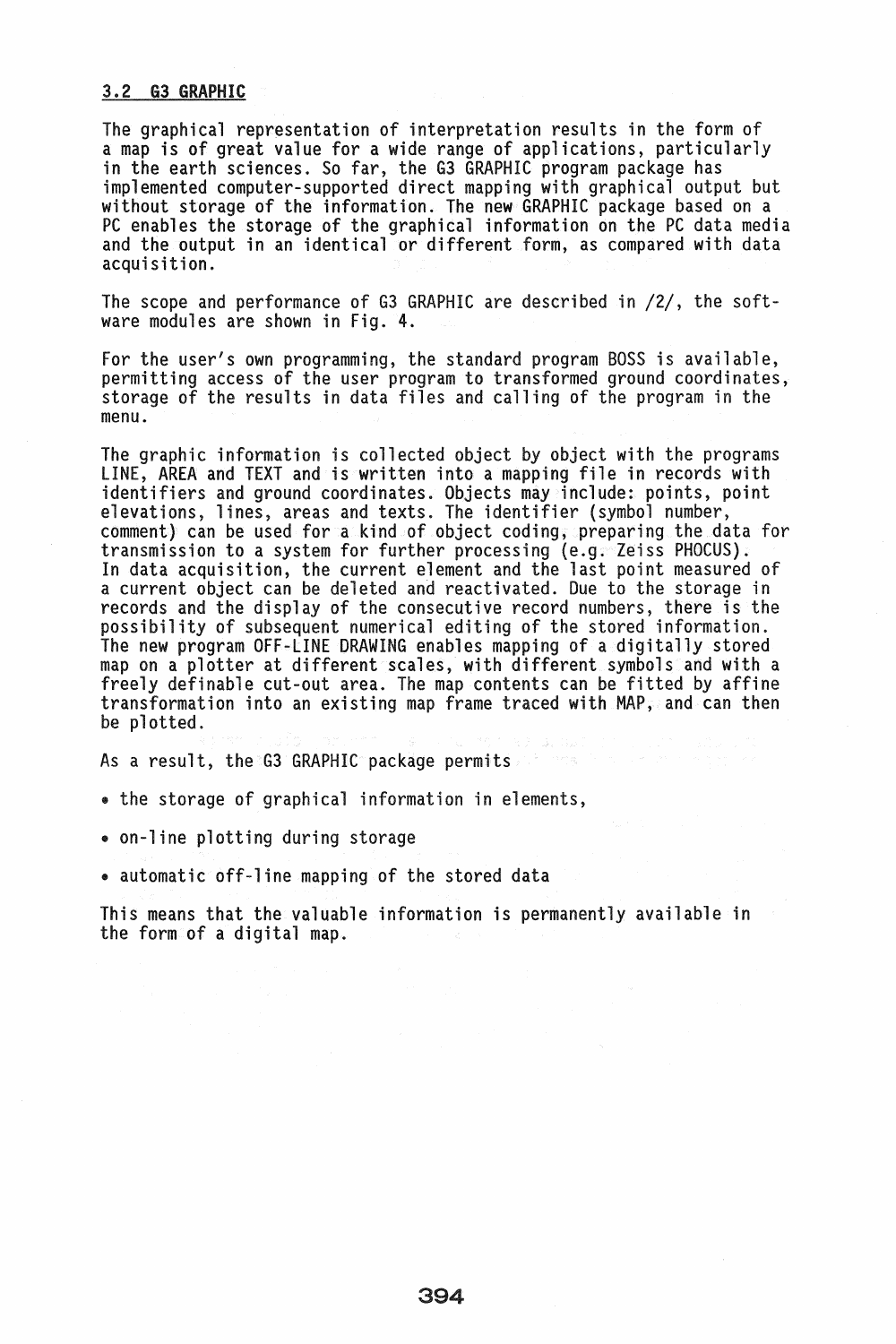# 3.3 G3 TERRESTRIAL

The program G3 TERRESTIAL is an enhanced version of the basic software making allowance for the special requirements of close-range photogrammetry. The relevant requirements are:

- plotting of metric and semi-metric photos
- the possibility of placing several photos on one photoholder
- introduction of additional conditions into the orientation
- high flexiblitiy in numerical and graphical plotting

The G3 TERRESTRIAL software meets these requirements as follows:

## Interior orientation:

Measurement of 4 or 6 fiducials or réseau crosses or points of the frame edges; input of distances or calibrated coordinates; allowance for distortion corrections; camera file for 4 cameras with 4 focussing positions.

#### Relative orientation:

Measurement of a maximum of 25 Y parallaxes; input of known relative orientation data and automatic weighting.

#### Absolute orientation:

Introduction of known exterior orientation data (base, coordinates of the camera position etc.) and of additional controlelements (distances, directions, planes, vertical lines) with weighting. Input of the approximate taking direction with respect to the object coordinate system and selection of the reference plane.

# Plotting:

Selection of the plotting plane from  $xy/z$ ,  $zx/y$  and  $yz/x$  for numerical and graphical plotting; circle measuring program; direct succession of measurements in different models (max. 9) on the same photoholder.

A plotting example with the programs G3 TERRESTRIAL and G3 GRAPHIC is shown in Fig. 5.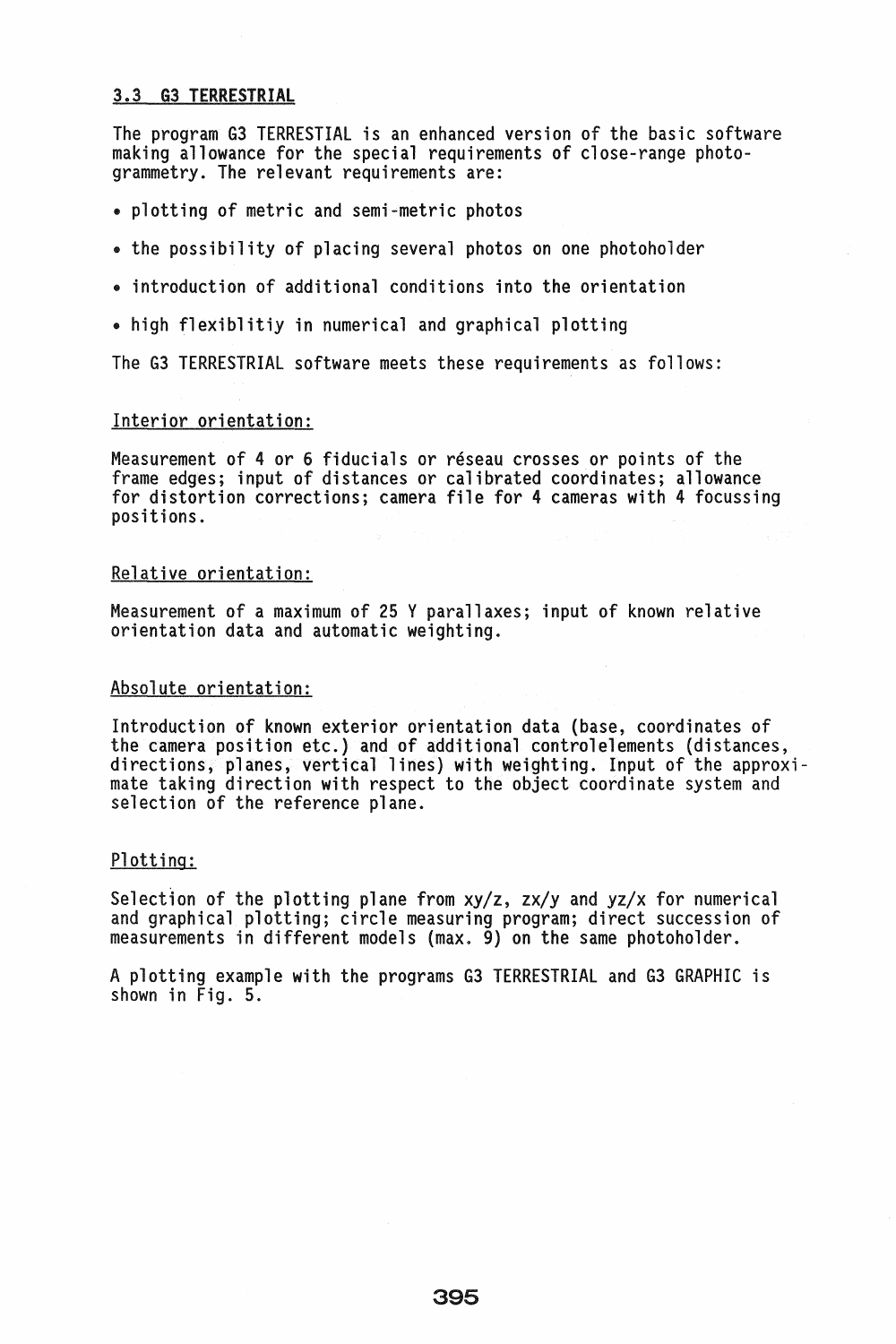## 4. MAJOR fIELDS Of APPlCATION

The version G3/PC features a wide range of applications, a process which already started in the G2 Stereocord and was continued in the G3. The most important among them are:

- quantitative photo interpretation in the earth sciences, in planning and environmental monitoring,
- close-range photogrammetry in architecture, archeology, accident surveys and industrial surveys,
- photogrammetry with numerical and graphical plotting, measurement of digital elevation models,
- plotting for war material elimination
- training in numercial and analytical photogrammetry and for digital mapping.

The Stereocord is a simple, independent analytical plotting instrument. Due to the easy linkage of PCs to other computers, the G3/PC will be gaining increasing importance as a photogrammetric data acquisition station for further processing in land information systems.

#### REFERENCES

/1/ Mohl, H.: Das Stereocord G3 Bildmessung und Luftbildwesen (BuL) 50 (1982), pp. 7-15

/2/ Schwebel, R.: The extended performance range of the G3 Stereocord Proceedings of the 39th Photogrammetric Week, Stuttgart 1984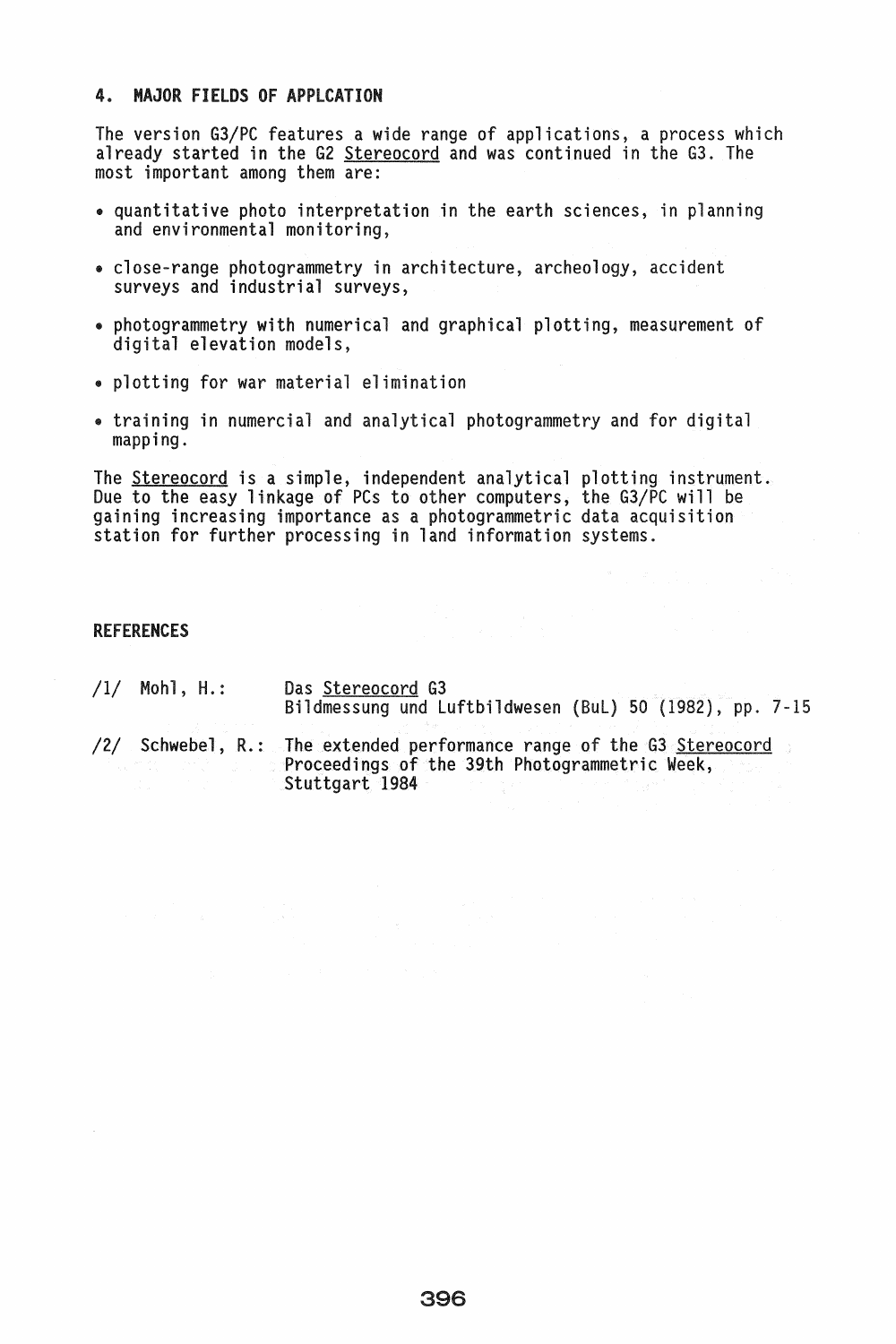# Fig. 1: Hardware of the G3/PC Stereocord

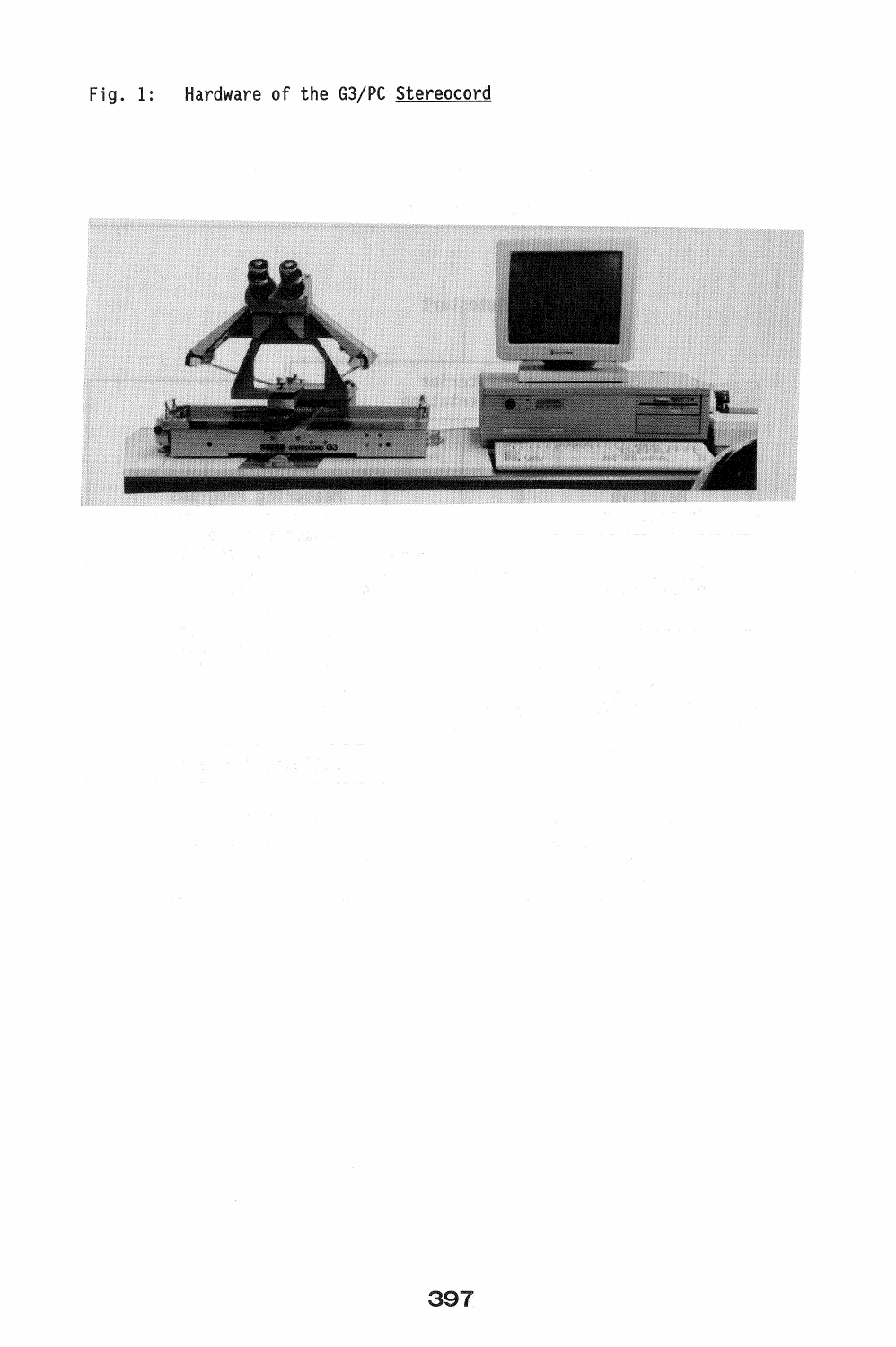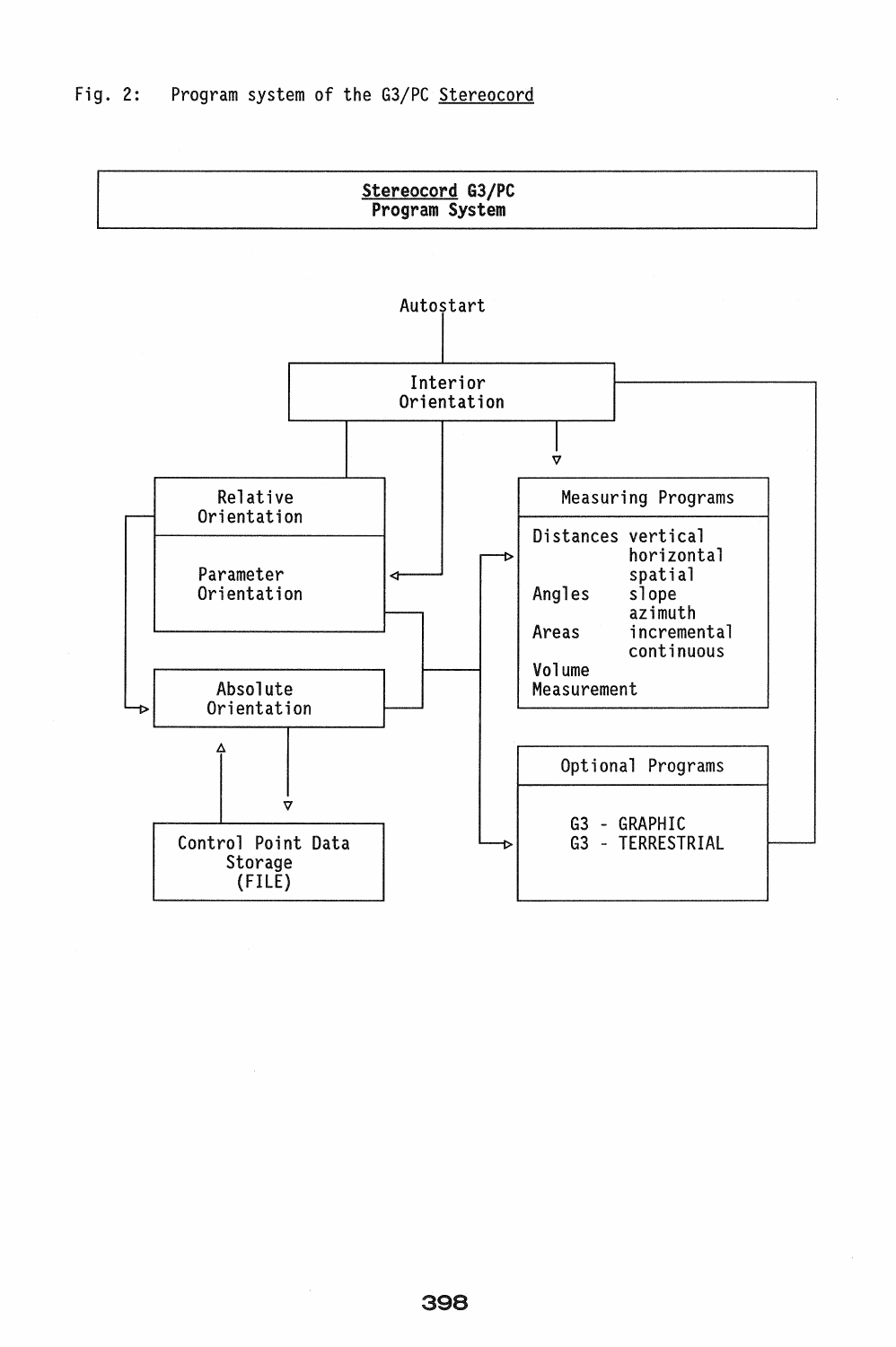| <b>STEREOCORD G3</b>                                                                                                                                                                                                                                                                                                                                                                                                                                   | TERRESTRIAL PROGRAMS                             |
|--------------------------------------------------------------------------------------------------------------------------------------------------------------------------------------------------------------------------------------------------------------------------------------------------------------------------------------------------------------------------------------------------------------------------------------------------------|--------------------------------------------------|
| INTERIOR ORIENTATION                                                                                                                                                                                                                                                                                                                                                                                                                                   |                                                  |
| THE MARGINS<br>AERIAL CAMERA<br>MARKS ON<br>AERIAL CAMERA<br>$\overline{c}$<br>MAKRS IN THE CORNERS<br>$\star$<br>$\mathbf{3}$<br>MEASURE MARKS $\rightarrow$ L E F T<br>PHOTOGRAPH<br>MEASURE MARKS $\longrightarrow$<br>RIGHT<br>4<br>5<br>SPECIAL CAMERA<br>/ WITHOUT FIDUCIAL<br>6<br>TERRESTRIAL<br>7<br><b>RESEAU</b><br>CAMERA<br>FORMAT 24X36 OR<br>Ø<br>RESETTING COUNTERS<br><b>Example 2</b> REFERENCE<br>PROGRAM SELECTRION<br>$\ddotmark$ | ≺<br>PHOTOGRAPH<br><b>MARKS</b><br>6ØX6Ø<br>TEST |
| TO FOLLOW THE STANDARD SEQUENCE $\longrightarrow$                                                                                                                                                                                                                                                                                                                                                                                                      | [FOOTSWITCH]                                     |

|   | <b>STEREOCORD</b><br>G3                            |                                                                            |                                                                                    | TERRESTRIAL PROGRAMS                                  |                                                                         |  |
|---|----------------------------------------------------|----------------------------------------------------------------------------|------------------------------------------------------------------------------------|-------------------------------------------------------|-------------------------------------------------------------------------|--|
|   | <b>RELATIVE ORIENTATION</b>                        |                                                                            |                                                                                    |                                                       |                                                                         |  |
|   | <b>COMPUTATION</b>                                 |                                                                            | <b>COMPUTING</b>                                                                   | dKap 1<br>$\dddot{\phantom{0}}$                       | $d$ Omg $r$                                                             |  |
| Ħ | dKap 1                                             | dKap r                                                                     | dPhi 1                                                                             | dPhi r                                                | $dOmg$ r                                                                |  |
|   | 9.8210<br>0.1647<br>2<br>3<br>$-0.0009$<br>-Ø.ØØØØ | 4.3040<br>$\varnothing$ . 1666<br>$-\emptyset$ . $\emptyset$ Ø88<br>0.0001 | 1.3046<br>$-1.1591$<br>$\varnothing$ . $\varnothing$ $\varnothing$ 12<br>$-0.0000$ | 1.4494<br>$-1.2505$<br>$-0.0114$<br>$\emptyset.$ ØØØØ | $-0.5652$<br>$\varnothing.1\varnothing\varnothing$<br>-Ø.ØØØØ<br>ø.øøøø |  |

| <b>STEREOCORD</b><br>G <sub>3</sub>                                                                                                                                                                                                                                                                                                                                                                          | TERRESTRAIL PROGRAMS                         |
|--------------------------------------------------------------------------------------------------------------------------------------------------------------------------------------------------------------------------------------------------------------------------------------------------------------------------------------------------------------------------------------------------------------|----------------------------------------------|
| <b>ABSOLUTE ORIENTATION</b>                                                                                                                                                                                                                                                                                                                                                                                  |                                              |
| REFERENCE SELECTION<br>$\overline{c}$<br><b>CONTROL</b><br><b>POINT</b><br>DATA<br>3<br><b>OTHER</b><br>ORIENTATION ELEMENTS<br>4<br><b>KNOWN</b><br>ORIENTATION DATA<br>5<br><b>CONTROL</b><br><b>MEASUREMENT</b><br>POINT<br>6<br>COMPUTA<br>ON.<br>7<br>ADDITIONAL MEASUREMENTS<br>8<br>CONTROL<br>POINT<br>l IST<br>9<br>PARAMETER LIST<br>Ø<br>*<br>REAL TIME DISPLAY<br>PROGRAM SELECTION<br>$\ddot{}$ | <b>OK</b><br>29<br>Ø<br>Ø<br>14<br><b>OK</b> |
| REFERENCE PLANE<br>XΥ                                                                                                                                                                                                                                                                                                                                                                                        | CAMERA AXES                                  |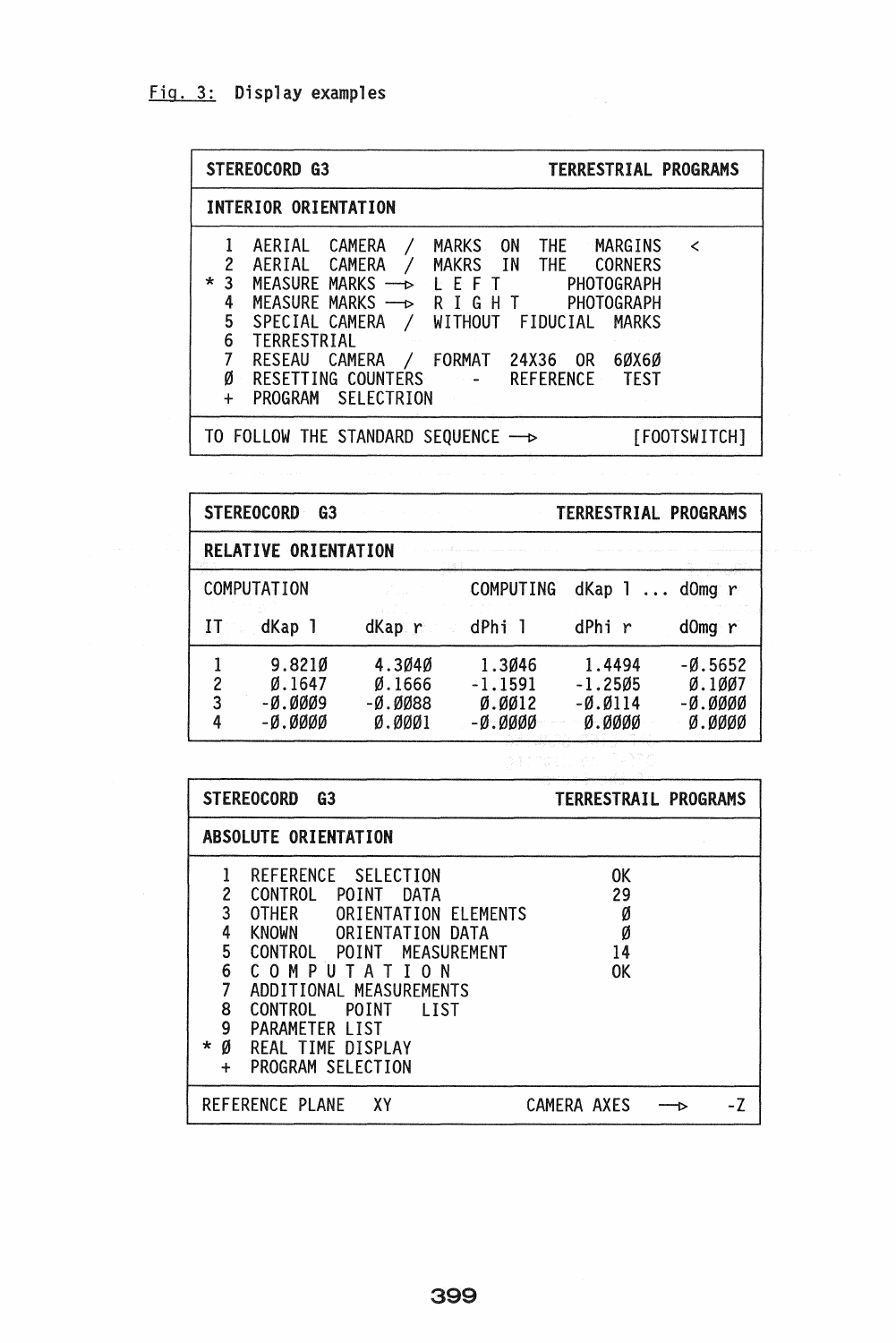